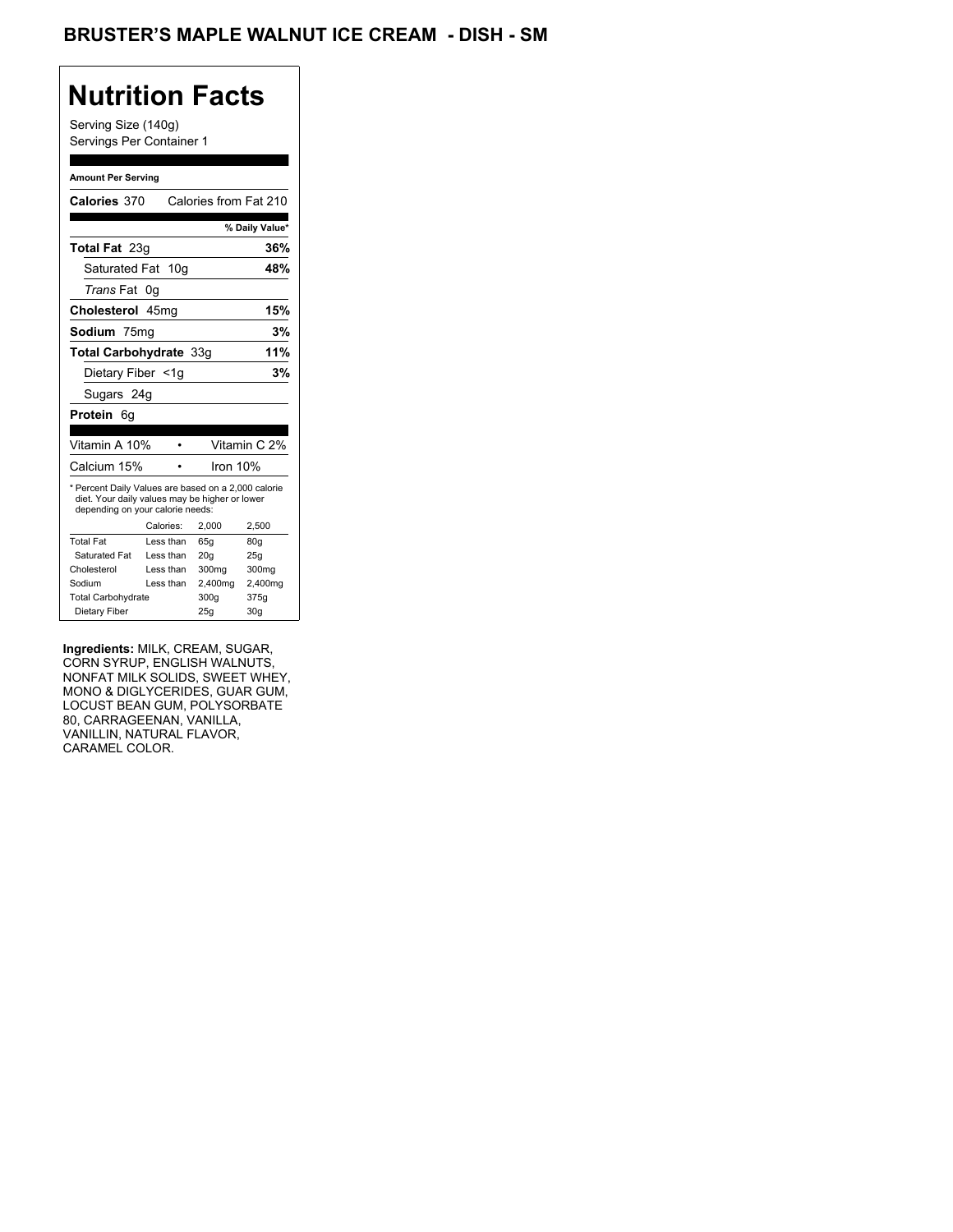### BRUSTER'S MAPLE WALNUT ICE CREAM - DISH - REG

## Nutrition Facts

Serving Size (210g) Servings Per Container 1

#### Amount Per Serving

| Calories 550                                                                                                                              |           | Calories from Fat 320 |                 |
|-------------------------------------------------------------------------------------------------------------------------------------------|-----------|-----------------------|-----------------|
|                                                                                                                                           |           |                       | % Daily Value*  |
| Total Fat 35g                                                                                                                             |           |                       | 54%             |
| Saturated Fat 14g                                                                                                                         |           |                       | 72%             |
| Trans Fat                                                                                                                                 | 0g        |                       |                 |
| Cholesterol 65mg                                                                                                                          |           |                       | 22%             |
| Sodium 115mg                                                                                                                              |           |                       | 5%              |
| Total Carbohydrate 49g                                                                                                                    |           |                       | 16%             |
| Dietary Fiber <1g                                                                                                                         |           |                       | 4%              |
| Sugars 36g                                                                                                                                |           |                       |                 |
| Protein<br>9g                                                                                                                             |           |                       |                 |
|                                                                                                                                           |           |                       |                 |
| Vitamin A 15%                                                                                                                             |           |                       | Vitamin C 4%    |
| Calcium 20%                                                                                                                               |           | Iron 15%              |                 |
| * Percent Daily Values are based on a 2,000 calorie<br>diet. Your daily values may be higher or lower<br>depending on your calorie needs: |           |                       |                 |
|                                                                                                                                           | Calories: | 2.000                 | 2,500           |
| <b>Total Fat</b>                                                                                                                          | Less than | 65q                   | 80q             |
| Saturated Fat                                                                                                                             | Less than | 20q                   | 25q             |
| Cholesterol                                                                                                                               | Less than | 300mg                 | 300mg           |
| Sodium                                                                                                                                    | Less than | 2,400mg               | 2,400mg         |
| <b>Total Carbohydrate</b>                                                                                                                 |           | 300a                  | 375g            |
| Dietary Fiber                                                                                                                             |           | 25q                   | 30 <sub>g</sub> |

Ingredients: MILK, CREAM, SUGAR, CORN SYRUP, ENGLISH WALNUTS, NONFAT MILK SOLIDS, SWEET WHEY, MONO & DIGLYCERIDES, GUAR GUM, LOCUST BEAN GUM, POLYSORBATE 80, CARRAGEENAN, VANILLA, VANILLIN, NATURAL FLAVOR, CARAMEL COLOR.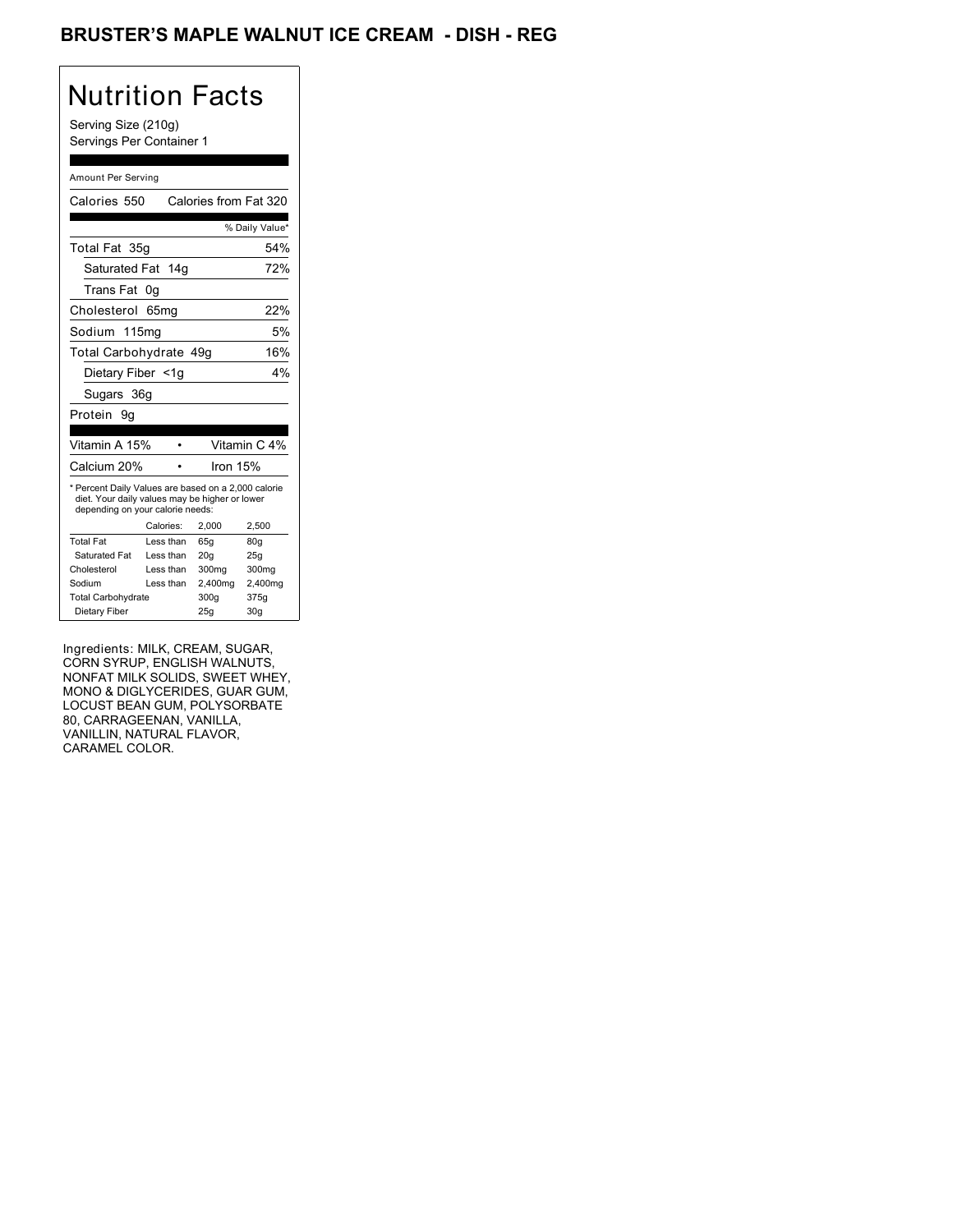## BRUSTER'S MAPLE WALNUT ICE CREAM - DISH - LG

# Nutrition Facts

Serving Size (280g) Servings Per Container 1

#### Amount Per Serving

| Calories 730                                                                                                                              |           |           | Calories from Fat 420 |                 |
|-------------------------------------------------------------------------------------------------------------------------------------------|-----------|-----------|-----------------------|-----------------|
|                                                                                                                                           |           |           |                       | % Daily Value*  |
| Total Fat 47q                                                                                                                             |           |           |                       | 72%             |
| Saturated Fat 19g                                                                                                                         |           |           |                       | 96%             |
| Trans Fat                                                                                                                                 | 0g        |           |                       |                 |
| Cholesterol 90mg                                                                                                                          |           |           |                       | 29%             |
| Sodium 150mg                                                                                                                              |           |           |                       | 6%              |
| Total Carbohydrate                                                                                                                        |           |           | 66q                   | 22%             |
| Dietary Fiber 1g                                                                                                                          |           |           |                       | 5%              |
| Sugars 48g                                                                                                                                |           |           |                       |                 |
| Protein 11g                                                                                                                               |           |           |                       |                 |
|                                                                                                                                           |           |           |                       |                 |
| Vitamin A 20%                                                                                                                             |           |           |                       | Vitamin C 6%    |
| Calcium 30%                                                                                                                               |           |           | Iron 20%              |                 |
| * Percent Daily Values are based on a 2,000 calorie<br>diet. Your daily values may be higher or lower<br>depending on your calorie needs: |           |           |                       |                 |
|                                                                                                                                           | Calories: |           | 2.000                 | 2,500           |
| <b>Total Fat</b>                                                                                                                          |           | Less than | 65q                   | 80q             |
| Saturated Fat                                                                                                                             |           | Less than | 20q                   | 25q             |
| Cholesterol                                                                                                                               |           | Less than | 300mg                 | 300mg           |
| Sodium                                                                                                                                    |           | Less than | 2,400mg               | 2,400mg         |
| <b>Total Carbohydrate</b>                                                                                                                 |           |           | 300a                  | 375g            |
| Dietary Fiber                                                                                                                             |           |           | 25q                   | 30 <sub>g</sub> |

Ingredients: MILK, CREAM, SUGAR, CORN SYRUP, ENGLISH WALNUTS, NONFAT MILK SOLIDS, SWEET WHEY, MONO & DIGLYCERIDES, GUAR GUM, LOCUST BEAN GUM, POLYSORBATE 80, CARRAGEENAN, VANILLA, VANILLIN, NATURAL FLAVOR, CARAMEL COLOR.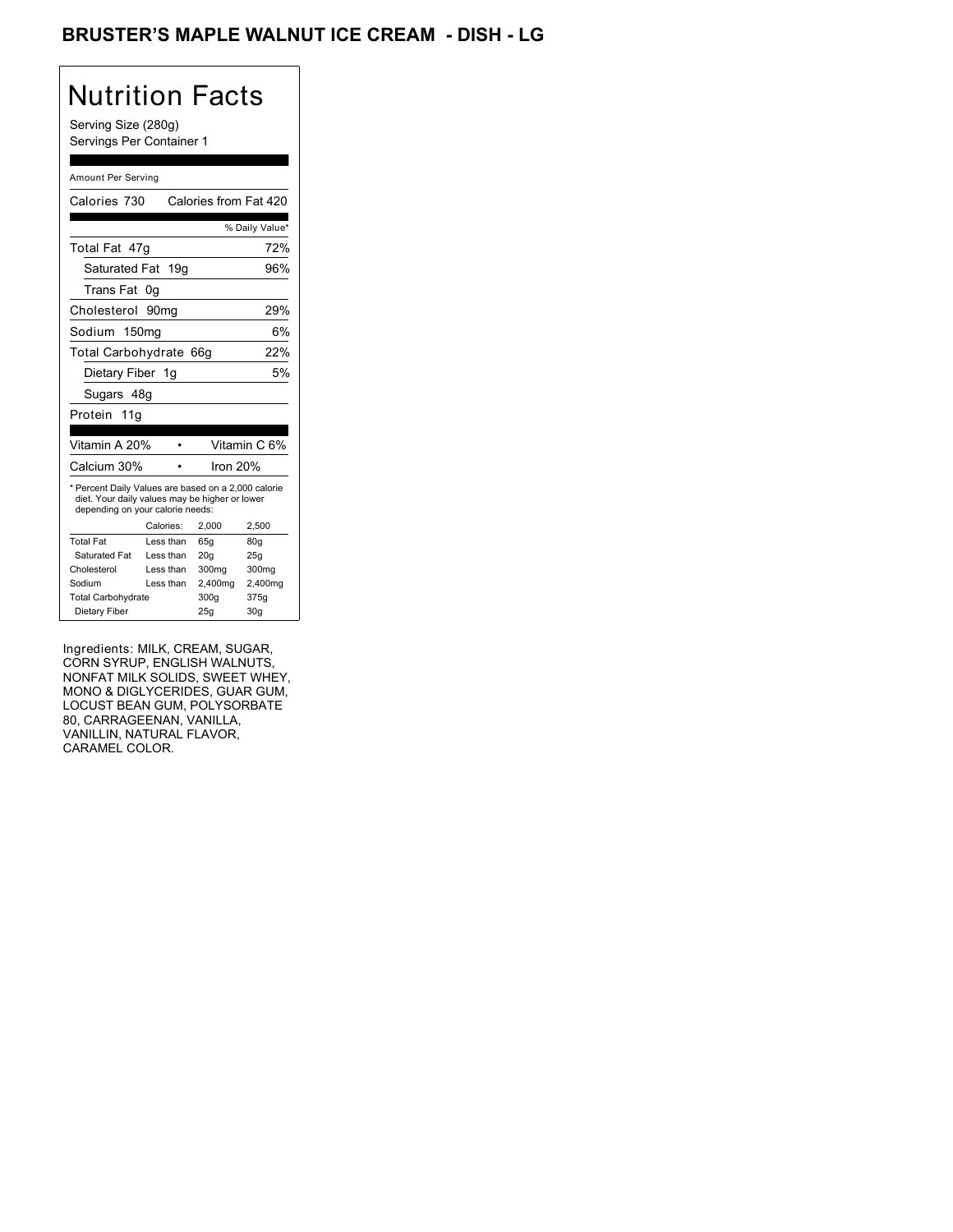### BRUSTER'S MAPLE WALNUT ICE CREAM - SUGAR CONE - SM

# Nutrition Facts

Serving Size (153g) Servings Per Container 1

### Amount Per Serving

| Calories 420                                                 | Calories from Fat 210 |
|--------------------------------------------------------------|-----------------------|
|                                                              | % Daily Value*        |
| Total Fat 24g                                                | 37%                   |
| Saturated Fat 10g                                            | 48%                   |
| Trans Fat 0q                                                 |                       |
| Cholesterol 45mg                                             | 15%                   |
| Sodium 95mg                                                  | 4%                    |
| Total Carbohydrate 45g                                       | 15%                   |
| Dietary Fiber <1g                                            | 3%                    |
| Sugars 27g                                                   |                       |
| Protein 6q                                                   |                       |
| Vitamin A 10%                                                | Vitamin C 2%          |
| Calcium 15%                                                  | Iron 10%              |
| * Percent Daily Values are based on a 2,000 calorie<br>diet. |                       |

Ingredients: MILK, CREAM, SUGAR, CORN SYRUP, ENGLISH WALNUTS, NONFAT MILK SOLIDS, SWEET WHEY, MONO & DIGLYCERIDES, GUAR GUM, LOCUST BEAN GUM, POLYSORBATE 80, CARRAGEENAN, VANILLA, VANILLIN, NATURAL FLAVOR, CARAMEL COLOR. SUGAR CONE: ENRICHED WHEAT FLOUR (ENRICHED WITH NIACIN, REDUCED IRON, THIAMIN MONONITRATE, RIBOFLAVIN, FOLIC ACID), TAPIOCA FLOUR, SUGAR, VEGETABLE SHORTENING (SOYBEAN AND/OR CANOLA OIL, MODIFIED PALM OIL, SOY LECITHIN, AND/OR PARTIALLY HYDROGENATED SOYBEAN OIL), OAT FIBER AND/OR VEGETABLE FIBER, SALT, CARAMEL COLOR, ARTIFICIAL FLAVOR, SOY LECITHIN.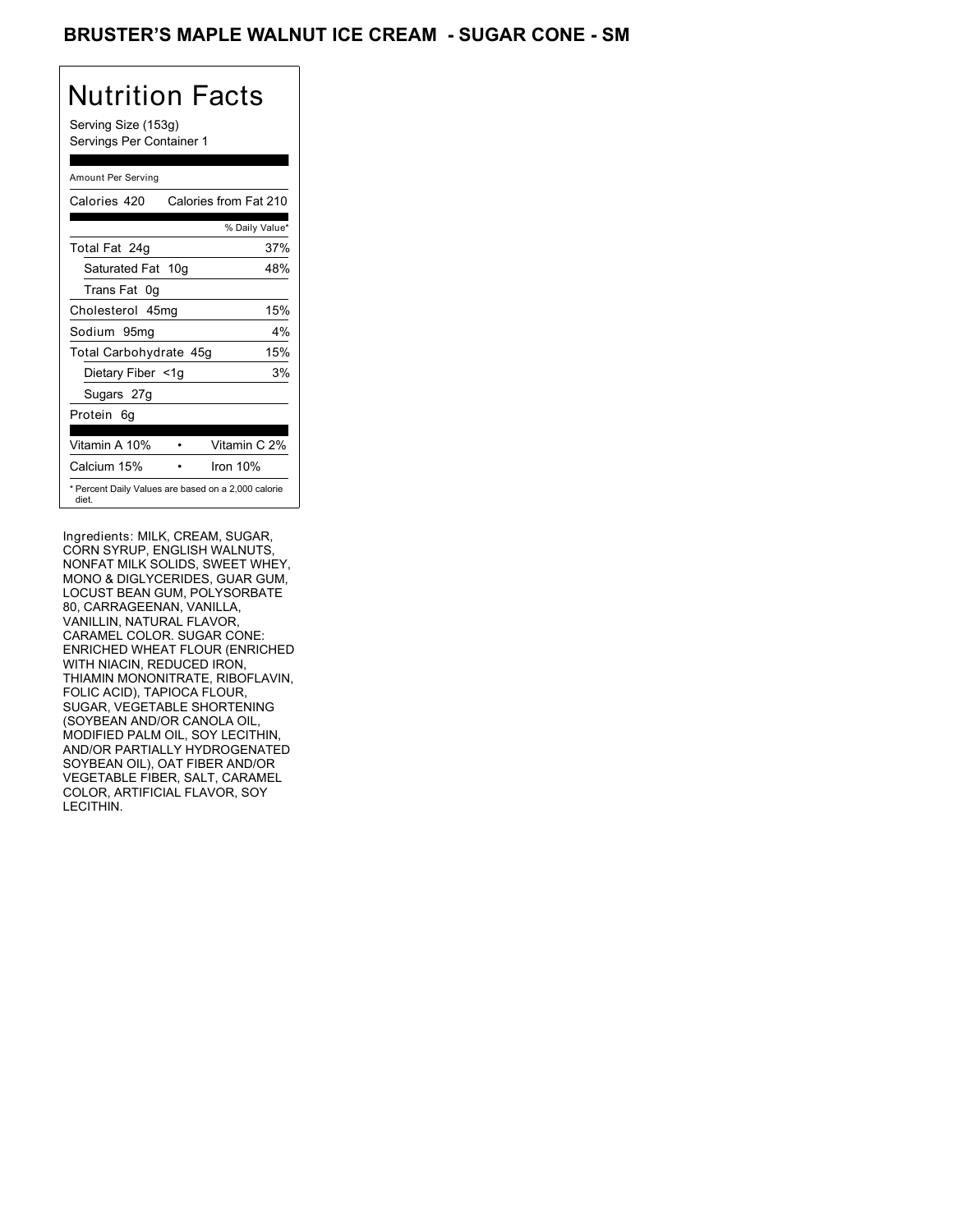### BRUSTER'S MAPLE WALNUT ICE CREAM - SUGAR CONE - REG

# Nutrition Facts

Serving Size (223g) Servings Per Container 1

### Amount Per Serving

| Calories 600           | Calories from Fat 320                               |
|------------------------|-----------------------------------------------------|
|                        | % Daily Value*                                      |
| Total Fat 35g          | 55%                                                 |
| Saturated Fat 14g      | 72%                                                 |
| Trans Fat 0q           |                                                     |
| Cholesterol 65mg       | 22%                                                 |
| Sodium 135mg           | 6%                                                  |
| Total Carbohydrate 61g | 20%                                                 |
| Dietary Fiber <1g      | 4%                                                  |
| Sugars 39g             |                                                     |
| Protein 9q             |                                                     |
|                        |                                                     |
| Vitamin A 15%          | Vitamin C 4%                                        |
| Calcium 25%            | Iron 15%                                            |
| diet.                  | * Percent Daily Values are based on a 2,000 calorie |

Ingredients: MILK, CREAM, SUGAR, CORN SYRUP, ENGLISH WALNUTS, NONFAT MILK SOLIDS, SWEET WHEY, MONO & DIGLYCERIDES, GUAR GUM, LOCUST BEAN GUM, POLYSORBATE 80, CARRAGEENAN, VANILLA, VANILLIN, NATURAL FLAVOR, CARAMEL COLOR. SUGAR CONE: ENRICHED WHEAT FLOUR (ENRICHED WITH NIACIN, REDUCED IRON, THIAMIN MONONITRATE, RIBOFLAVIN, FOLIC ACID), TAPIOCA FLOUR, SUGAR, VEGETABLE SHORTENING (SOYBEAN AND/OR CANOLA OIL, MODIFIED PALM OIL, SOY LECITHIN, AND/OR PARTIALLY HYDROGENATED SOYBEAN OIL), OAT FIBER AND/OR VEGETABLE FIBER, SALT, CARAMEL COLOR, ARTIFICIAL FLAVOR, SOY LECITHIN.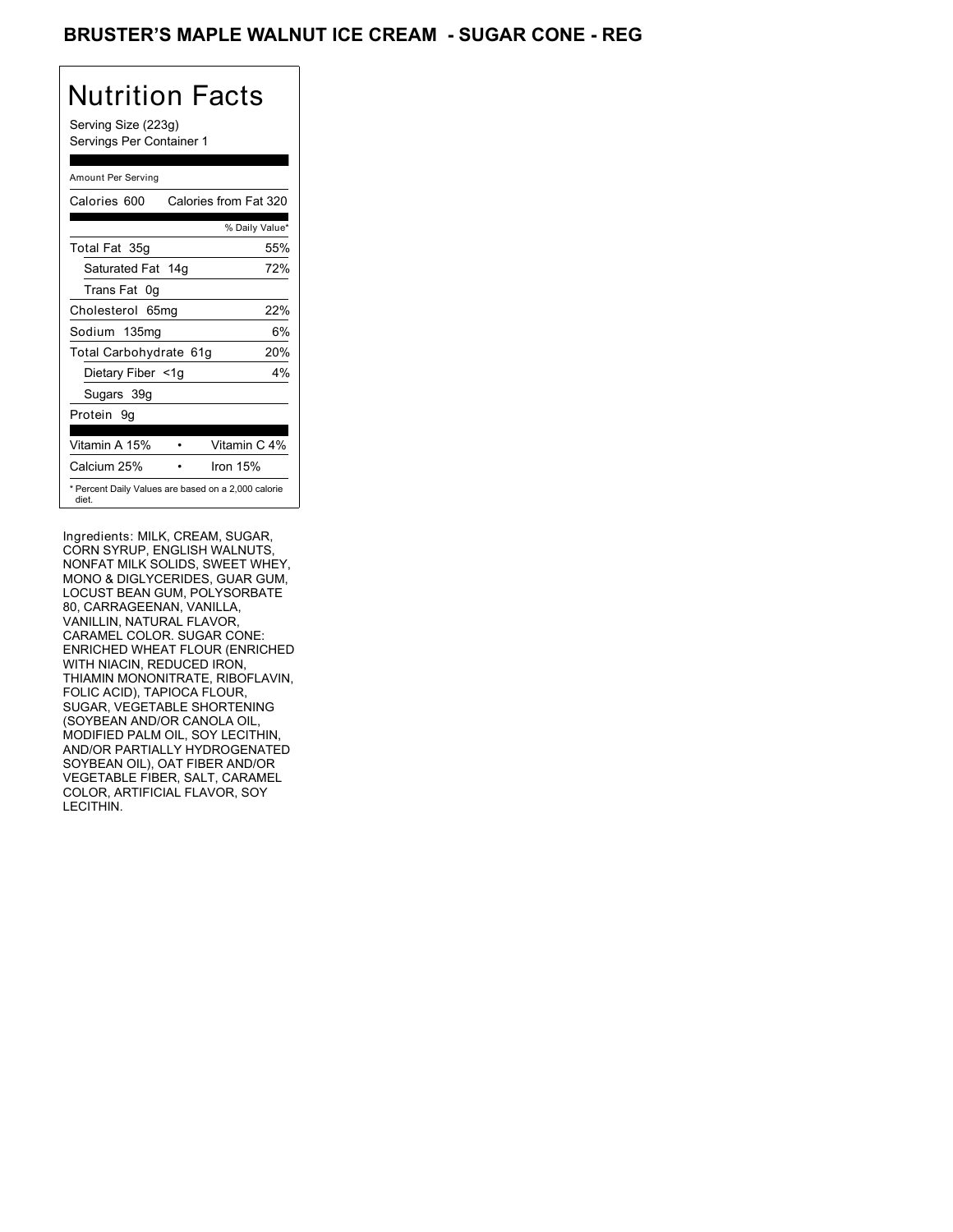### BRUSTER'S MAPLE WALNUT ICE CREAM - SUGAR CONE - LG

# Nutrition Facts

Serving Size (293g) Servings Per Container 1

### Amount Per Serving

| Calories 780           | Calories from Fat 430                               |
|------------------------|-----------------------------------------------------|
|                        | % Daily Value*                                      |
| Total Fat 47q          | 73%                                                 |
| Saturated Fat 19g      | 96%                                                 |
| Trans Fat 0q           |                                                     |
| Cholesterol 90mg       | 29%                                                 |
| Sodium 170mg           | 7%                                                  |
| Total Carbohydrate 78g | 26%                                                 |
| Dietary Fiber 1g       | 5%                                                  |
| Sugars 51g             |                                                     |
| Protein 12g            |                                                     |
|                        |                                                     |
| Vitamin A 20%          | Vitamin C 6%                                        |
| Calcium 30%            | Iron $20%$                                          |
| diet.                  | * Percent Daily Values are based on a 2,000 calorie |

Ingredients: MILK, CREAM, SUGAR, CORN SYRUP, ENGLISH WALNUTS, NONFAT MILK SOLIDS, SWEET WHEY, MONO & DIGLYCERIDES, GUAR GUM, LOCUST BEAN GUM, POLYSORBATE 80, CARRAGEENAN, VANILLA, VANILLIN, NATURAL FLAVOR, CARAMEL COLOR. SUGAR CONE: ENRICHED WHEAT FLOUR (ENRICHED WITH NIACIN, REDUCED IRON, THIAMIN MONONITRATE, RIBOFLAVIN, FOLIC ACID), TAPIOCA FLOUR, SUGAR, VEGETABLE SHORTENING (SOYBEAN AND/OR CANOLA OIL, MODIFIED PALM OIL, SOY LECITHIN, AND/OR PARTIALLY HYDROGENATED SOYBEAN OIL), OAT FIBER AND/OR VEGETABLE FIBER, SALT, CARAMEL COLOR, ARTIFICIAL FLAVOR, SOY LECITHIN.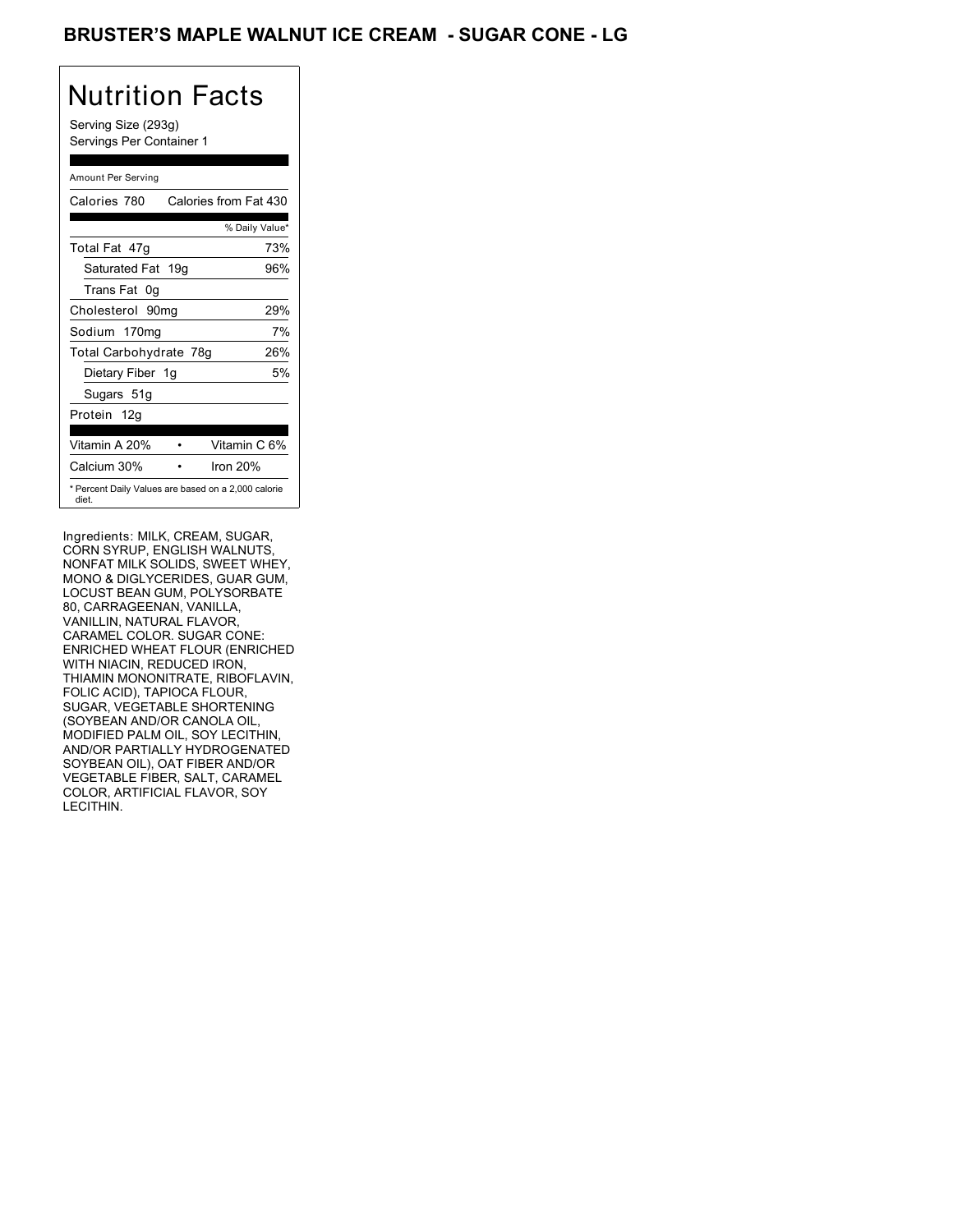### BRUSTER'S MAPLE WALNUT ICE CREAM - CAKE CONE - SM

## Nutrition Facts

Serving Size (146g) Servings Per Container 1

### Amount Per Serving

| Calories 390           | Calories from Fat 210                               |
|------------------------|-----------------------------------------------------|
|                        | % Daily Value*                                      |
| Total Fat 24g          | 36%                                                 |
| Saturated Fat 10g      | 48%                                                 |
| Trans Fat 0q           |                                                     |
| Cholesterol 45mg       | 15%                                                 |
| Sodium 85mg            | 4%                                                  |
| Total Carbohydrate 38g | 13%                                                 |
| Dietary Fiber <1g      | 3%                                                  |
| Sugars 24g             |                                                     |
| Protein 6q             |                                                     |
|                        |                                                     |
| Vitamin A 10%          | Vitamin C 2%                                        |
| Calcium 15%            | Iron 10%                                            |
| diet.                  | * Percent Daily Values are based on a 2,000 calorie |

Ingredients: MILK, CREAM, SUGAR, CORN SYRUP, ENGLISH WALNUTS, NONFAT MILK SOLIDS, SWEET WHEY, MONO & DIGLYCERIDES, GUAR GUM, LOCUST BEAN GUM, POLYSORBATE 80, CARRAGEENAN, VANILLA, VANILLIN, NATURAL FLAVOR, CARAMEL COLOR. CAKE CONE: ENRICHED WHEAT FLOUR (ENRICHED WITH NIACIN, REDUCED IRON, THIAMIN MONONITRATE, RIBOFLAVIN, FOLIC ACID), TAPIOCA FLOUR, SUGAR, VEGETABLE OIL SHORTENING (SOYBEAN AND/OR CANOLA OIL, MODIFIED PALM OIL, SOY LECITHIN, AND/OR PARTIALLY HYDROGENATED SOYBEAN OIL), LEAVENING (SODIUM BICARBONATE, AMMONIUM BICARBONATE), SALT, NATURAL FLAVOR, ANNATTO (VEGETABLE COLOR).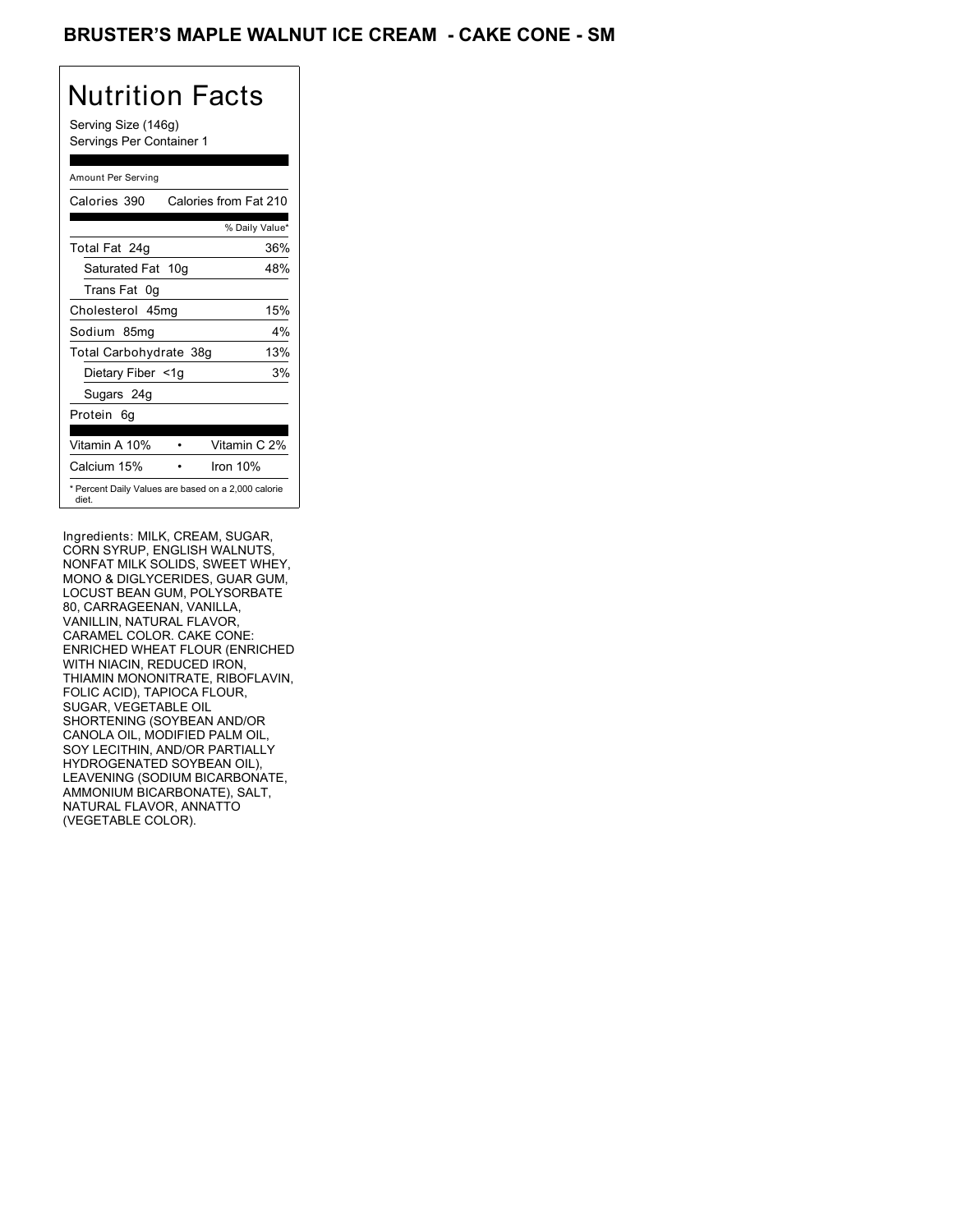### BRUSTER'S MAPLE WALNUT ICE CREAM - CAKE CONE - REG

## Nutrition Facts

Serving Size (216g) Servings Per Container 1

### Amount Per Serving

| Calories 570           | Calories from Fat 320                               |
|------------------------|-----------------------------------------------------|
|                        | % Daily Value*                                      |
| Total Fat 35g          | 54%                                                 |
| Saturated Fat 14g      | 72%                                                 |
| Trans Fat 0q           |                                                     |
| Cholesterol 65mg       | 22%                                                 |
| Sodium 125mg           | 5%                                                  |
| Total Carbohydrate 54g | 18%                                                 |
| Dietary Fiber <1g      | 4%                                                  |
| Sugars 36g             |                                                     |
| Protein 9q             |                                                     |
|                        |                                                     |
| Vitamin A 15%          | Vitamin C 4%                                        |
| Calcium 20%            | Iron 15%                                            |
| diet.                  | * Percent Daily Values are based on a 2,000 calorie |

Ingredients: MILK, CREAM, SUGAR, CORN SYRUP, ENGLISH WALNUTS, NONFAT MILK SOLIDS, SWEET WHEY, MONO & DIGLYCERIDES, GUAR GUM, LOCUST BEAN GUM, POLYSORBATE 80, CARRAGEENAN, VANILLA, VANILLIN, NATURAL FLAVOR, CARAMEL COLOR. CAKE CONE: ENRICHED WHEAT FLOUR (ENRICHED WITH NIACIN, REDUCED IRON, THIAMIN MONONITRATE, RIBOFLAVIN, FOLIC ACID), TAPIOCA FLOUR, SUGAR, VEGETABLE OIL SHORTENING (SOYBEAN AND/OR CANOLA OIL, MODIFIED PALM OIL, SOY LECITHIN, AND/OR PARTIALLY HYDROGENATED SOYBEAN OIL), LEAVENING (SODIUM BICARBONATE, AMMONIUM BICARBONATE), SALT, NATURAL FLAVOR, ANNATTO (VEGETABLE COLOR).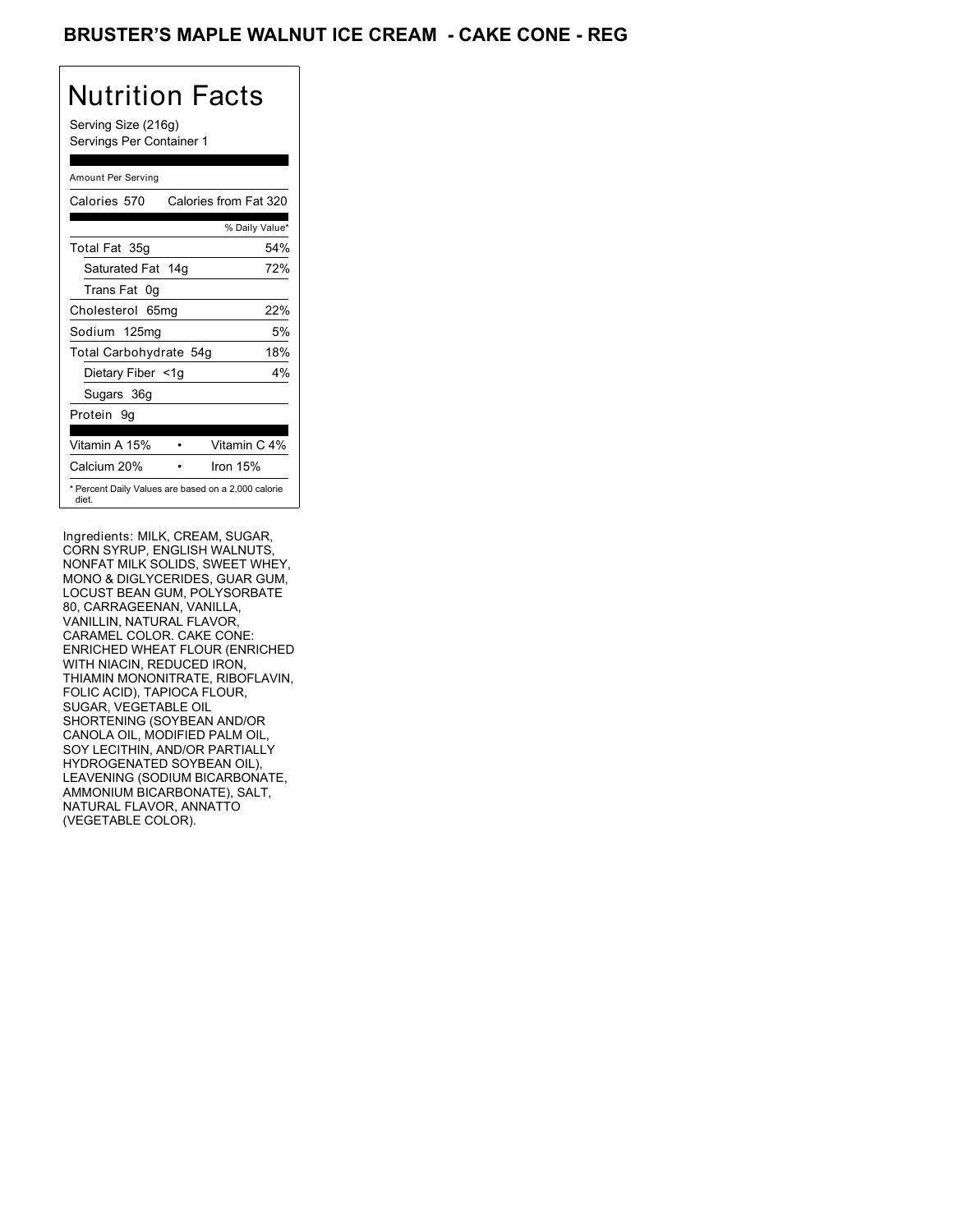### BRUSTER'S MAPLE WALNUT ICE CREAM - CAKE CONE - LG

# Nutrition Facts

Serving Size (286g) Servings Per Container 1

### Amount Per Serving

| Calories 750           | Calories from Fat 420                               |
|------------------------|-----------------------------------------------------|
|                        | % Daily Value*                                      |
| Total Fat 47q          | 72%                                                 |
| Saturated Fat 19g      | 96%                                                 |
| Trans Fat 0q           |                                                     |
| Cholesterol 90mg       | 29%                                                 |
| Sodium 160mg           | 7%                                                  |
| Total Carbohydrate 71g | 24%                                                 |
| Dietary Fiber 1g       | 5%                                                  |
| Sugars 48g             |                                                     |
| Protein 12g            |                                                     |
| Vitamin A 20%          | Vitamin C 6%                                        |
| Calcium 30%            | Iron $20%$                                          |
| diet.                  | * Percent Daily Values are based on a 2,000 calorie |

Ingredients: MILK, CREAM, SUGAR, CORN SYRUP, ENGLISH WALNUTS, NONFAT MILK SOLIDS, SWEET WHEY, MONO & DIGLYCERIDES, GUAR GUM, LOCUST BEAN GUM, POLYSORBATE 80, CARRAGEENAN, VANILLA, VANILLIN, NATURAL FLAVOR, CARAMEL COLOR. CAKE CONE: ENRICHED WHEAT FLOUR (ENRICHED WITH NIACIN, REDUCED IRON, THIAMIN MONONITRATE, RIBOFLAVIN, FOLIC ACID), TAPIOCA FLOUR, SUGAR, VEGETABLE OIL SHORTENING (SOYBEAN AND/OR CANOLA OIL, MODIFIED PALM OIL, SOY LECITHIN, AND/OR PARTIALLY HYDROGENATED SOYBEAN OIL), LEAVENING (SODIUM BICARBONATE, AMMONIUM BICARBONATE), SALT, NATURAL FLAVOR, ANNATTO (VEGETABLE COLOR).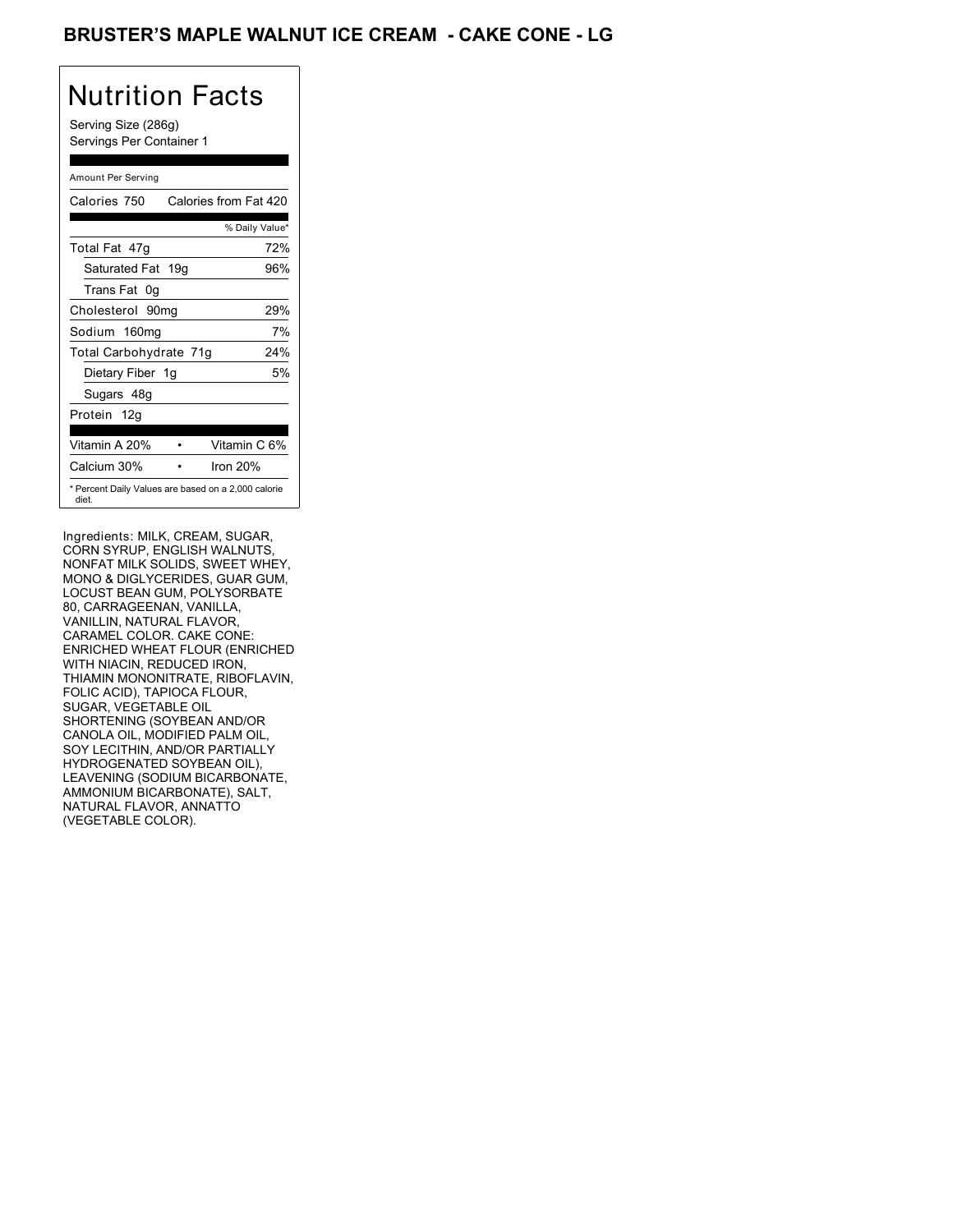### BRUSTER'S MAPLE WALNUT ICE CREAM - WAFFLE CONE - SM

# Nutrition Facts

Serving Size (170g) Servings Per Container 1

### Amount Per Serving

| Calories 490           | Calories from Fat 240                               |
|------------------------|-----------------------------------------------------|
|                        | % Daily Value*                                      |
| Total Fat 27g          | 41%                                                 |
| Saturated Fat 10g      | 52%                                                 |
| Trans Fat 0q           |                                                     |
| Cholesterol 50mg       | 17%                                                 |
| Sodium 75mg            | 3%                                                  |
| Total Carbohydrate 56g | 19%                                                 |
| Dietary Fiber <1g      | 3%                                                  |
| Sugars 34g             |                                                     |
| Protein 7q             |                                                     |
| Vitamin A 10%          | Vitamin C 2%                                        |
| Calcium 15%            | Iron 15%                                            |
| diet.                  | * Percent Daily Values are based on a 2,000 calorie |

Ingredients: MILK, CREAM, SUGAR, CORN SYRUP, ENGLISH WALNUTS, NONFAT MILK SOLIDS, SWEET WHEY, MONO & DIGLYCERIDES, GUAR GUM, LOCUST BEAN GUM, POLYSORBATE 80, CARRAGEENAN, VANILLA, VANILLIN, NATURAL FLAVOR, CARAMEL COLOR. WAFFLE CONE: ENRICHED BLEACHED WHEAT FLOUR (ENRICHED WITH NIACIN, REDUCED IRON, THIAMIN MONONITRATE, RIBOFLAVIN, FOLIC ACID), SUGAR, VEGETABLE SHORTENING (PARTIALLY HYDROGENATED SOYBEAN AND COTTONSEED OILS), WHOLE EGG, ARTIFICIAL FLAVOR (INCLUDING MALTODEXTRIN, MODIFIED CORNSTARCH, BUTTER, BUTTERMILK), DEXTROSE, SOY LECITHIN, ARTIFICIAL VANILLA FLAVOR.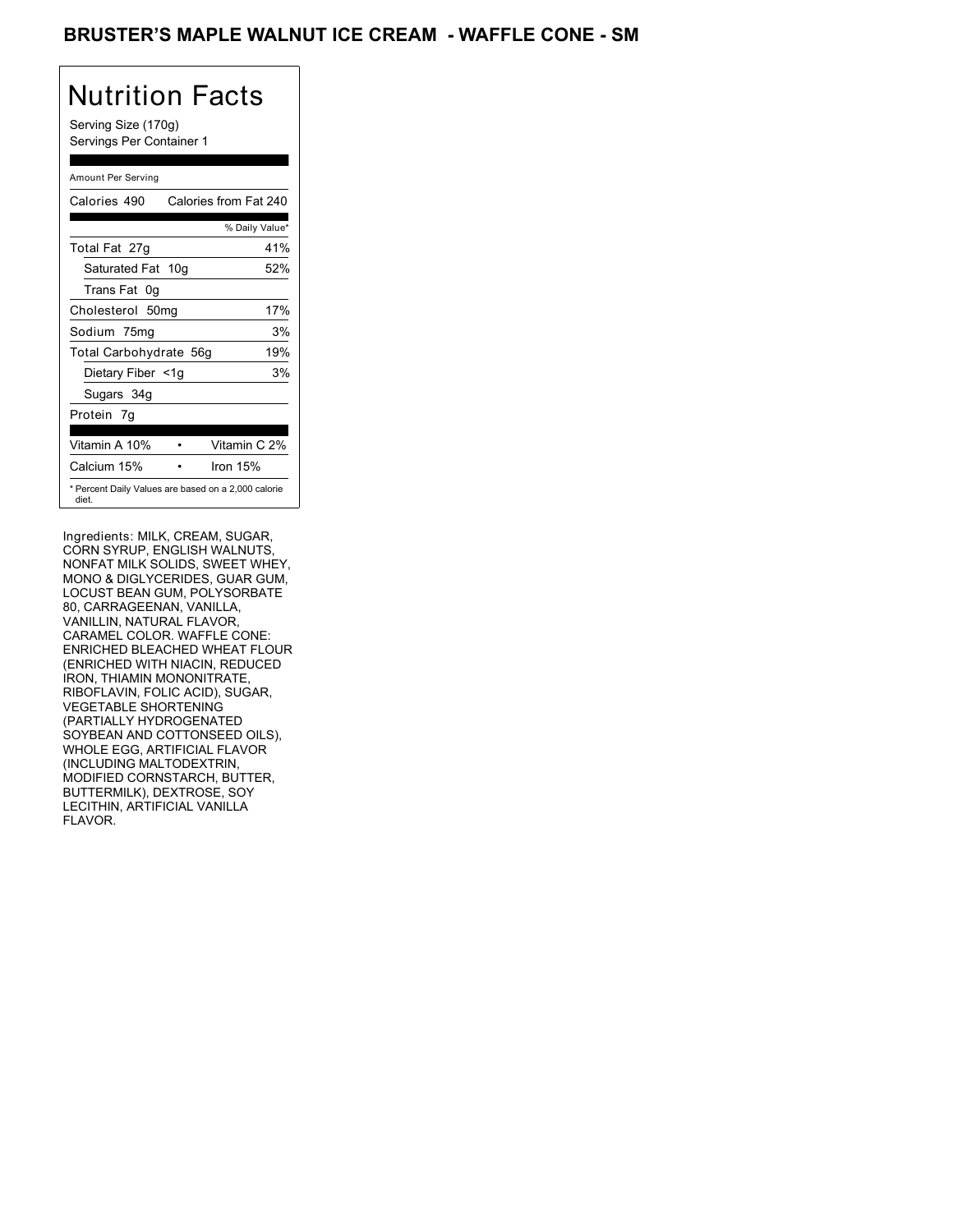### BRUSTER'S MAPLE WALNUT ICE CREAM - WAFFLE CONE - REG

# Nutrition Facts

Serving Size (240g) Servings Per Container 1

### Amount Per Serving

| Calories 670           | Calories from Fat 350                               |
|------------------------|-----------------------------------------------------|
|                        | % Daily Value*                                      |
| Total Fat 38g          | 59%                                                 |
| Saturated Fat 15g      | 76%                                                 |
| Trans Fat 0q           |                                                     |
| Cholesterol 75mg       | 25%                                                 |
| Sodium 115mg           | 5%                                                  |
| Total Carbohydrate 72g | 24%                                                 |
| Dietary Fiber <1g      | 4%                                                  |
| Sugars 46g             |                                                     |
| Protein 10q            |                                                     |
| Vitamin A 15%          | Vitamin C 4%                                        |
|                        |                                                     |
| Calcium 20%            | Iron 15%                                            |
| diet.                  | * Percent Daily Values are based on a 2,000 calorie |

Ingredients: MILK, CREAM, SUGAR, CORN SYRUP, ENGLISH WALNUTS, NONFAT MILK SOLIDS, SWEET WHEY, MONO & DIGLYCERIDES, GUAR GUM, LOCUST BEAN GUM, POLYSORBATE 80, CARRAGEENAN, VANILLA, VANILLIN, NATURAL FLAVOR, CARAMEL COLOR. WAFFLE CONE: ENRICHED BLEACHED WHEAT FLOUR (ENRICHED WITH NIACIN, REDUCED IRON, THIAMIN MONONITRATE, RIBOFLAVIN, FOLIC ACID), SUGAR, VEGETABLE SHORTENING (PARTIALLY HYDROGENATED SOYBEAN AND COTTONSEED OILS), WHOLE EGG, ARTIFICIAL FLAVOR (INCLUDING MALTODEXTRIN, MODIFIED CORNSTARCH, BUTTER, BUTTERMILK), DEXTROSE, SOY LECITHIN, ARTIFICIAL VANILLA FLAVOR.